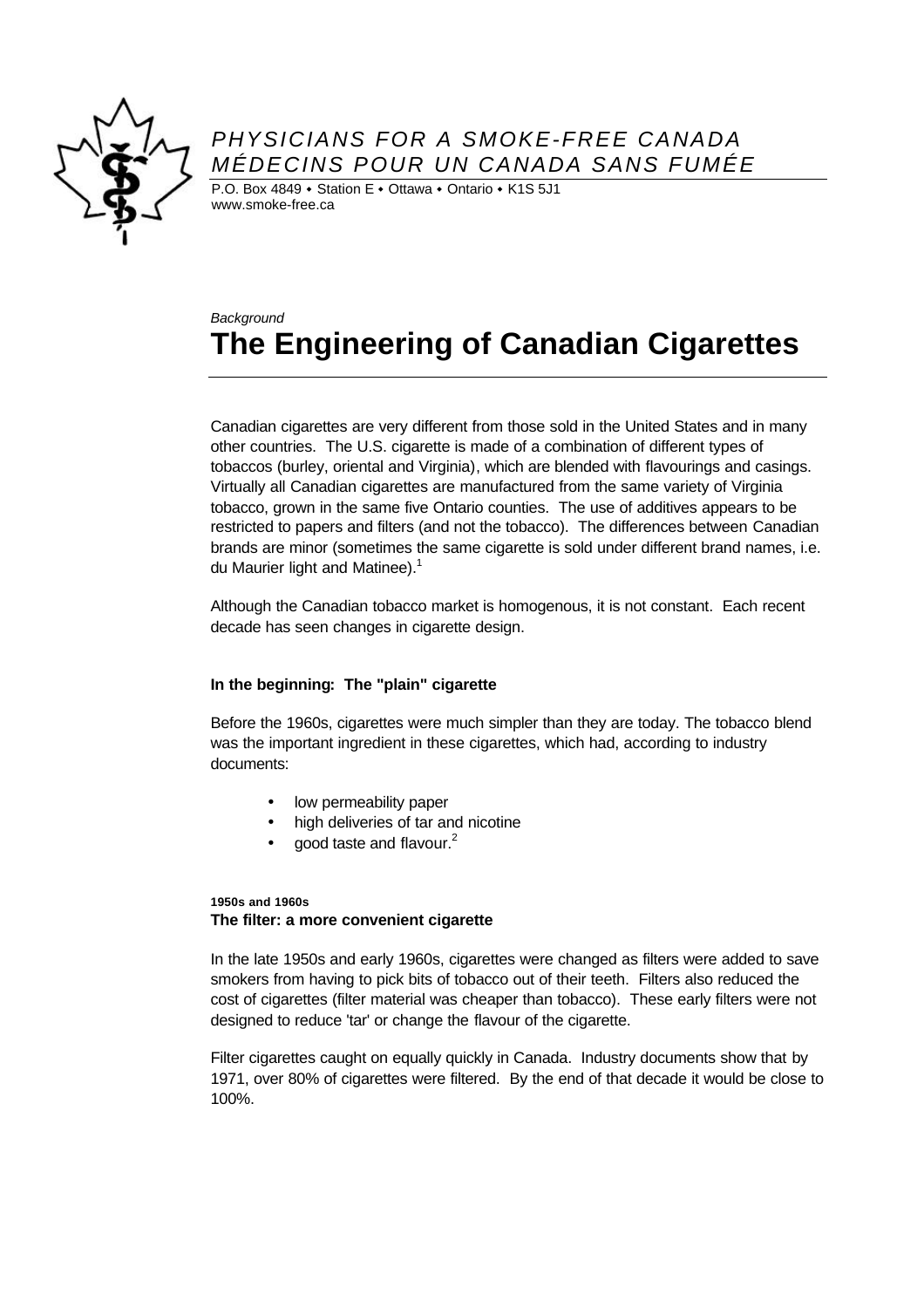## **The 1960s and 1970s. Responding to the health concerns of smokers and governments.**

With the publication of the major reports on smoking and health in 1962 in the United Kingdom and 1964 in the United States, both governments and manufacturers were under pressure to do something to respond to the health scare. BAT and Imperial Tobacco responded with two research strategies:

- Look for ways to make cigarettes that were safer
- Look for ways to make cigarettes that appeared safer.

Attempts to develop a genuinely safe cigarette at BAT failed and were eventually abandoned (although RJR-Reynolds continues to explore this market). Most of BAT's design activities focused on the development of cigarettes that appeared safer. There is evidence that some research into making cigarettes less harmful continued in Canada past 1994.

#### • *The push for 'Light' cigarettes*

In the 1970s, governments, health officials and the public were convinced that reducing the tar levels in cigarette smoke would make cigarettes at least somewhat safer. A standard test was developed to measure the tar and nicotine content, and the results of these tests began to appear in printed tables and on the side of cigarette packages.

Smokers may have chosen 'light' cigarettes because they thought they represented a health advance, and governments may have been persuaded that this was the case. History (and industry documents) show otherwise. BAT scientists questioned whether there was any health benefit to these cigarettes, especially as their studies showed that smokers were likely getting as much tar and nicotine as they did from more conventional cigarettes.

The introduction of light cigarettes can be seen to have made the cigarette market larger than it otherwise would have been in three ways:

- by inducing more people to smoke,
- by inducing fewer people to quit
- by inducing more people to restart.

From the documents, it is clear that Imperial Tobacco paid attention to all three, and succeeded to some extent in encouraging more people to start or restart smoking and in reducing or delaying quitting. 3,4

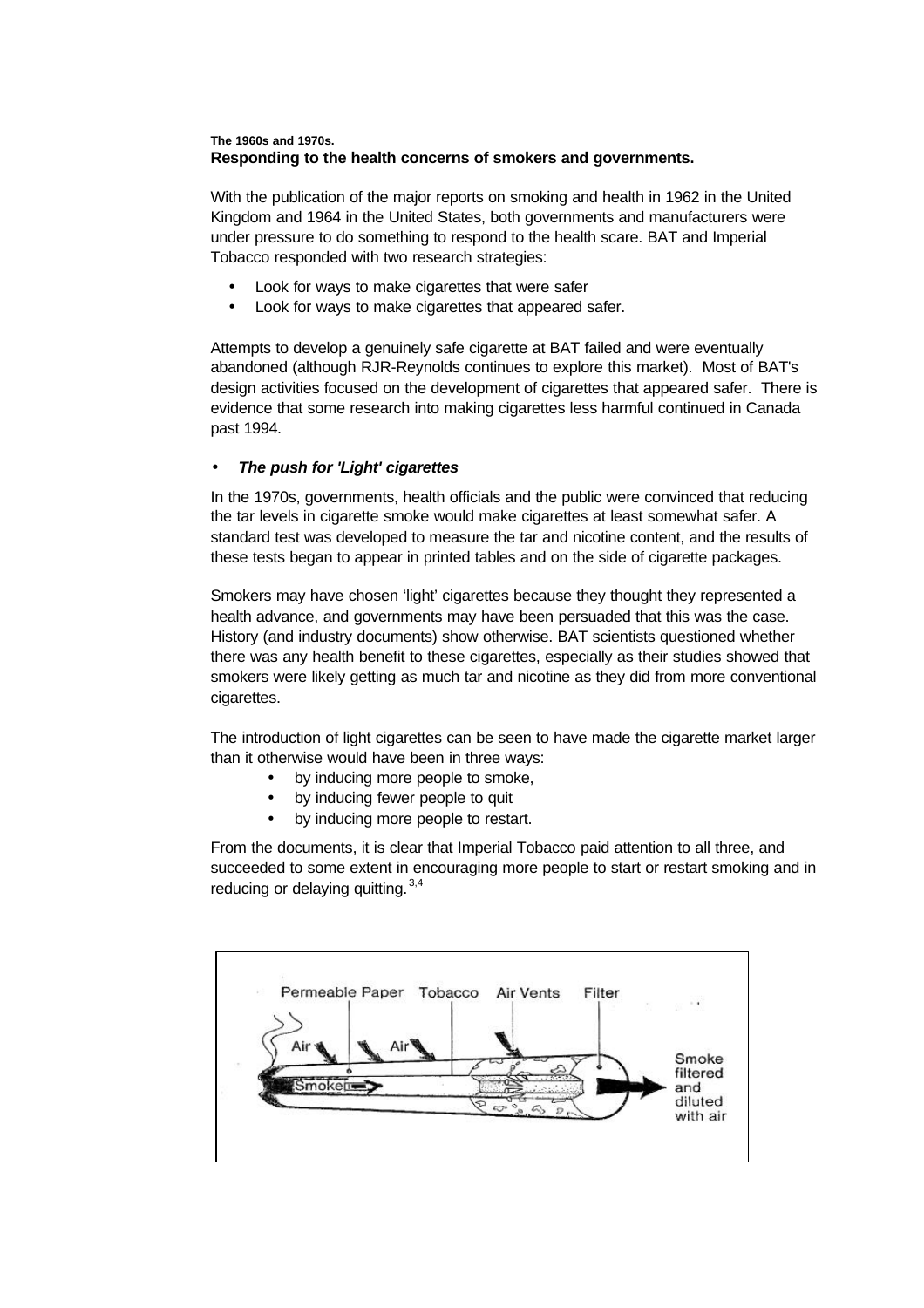## • *The design of 'Light' cigarettes*

To make their cigarettes give lower readings on the smoking machine tests, Imperial Tobacco modified its cigarettes by:

- Increasing the 'pressure drop' of the filters (making it harder to inhale)
- Increasing the porosity of cigarette paper
- Putting Ventilation holes in the filters
- Reducing the amount of tobacco in a cigarette (by expanding the tobacco and packing it differently)

## **Light cigarettes (1970s)**

- engineered to satisfy 'tar' ratings
- smokers compensated to overcome engineering

## **Brighter lights (1980s & 1990s)**

- engineered to satisfy smokers
- engineers compensate to overcome smokers' behaviour and attitudes

Especially important in reducing tar levels was 'ventilating' the cigarette with holes so that smoke was diluted with air. Early ventilation techniques were unsophisticated, using pins to punch holes in the filter during the manufacturing process. Soon Imperial Tobacco moved to laser perforation, and the ventilation holes on many cigarettes are now invisible. In 1973, there were no ventilated cigarettes for sale in Canada. By 1983, over 50% of Imperial Tobacco's cigarettes were ventilated.<sup>5</sup>

## **The 1980s and 1990s: Responding to smokers dissatisfaction with 'lights'.**

By the mid 1980s, the market for lights had reached a plateau, and Imperial became concerned. Its market research revealed that they had not yet succeeded in meeting the needs of smokers. This was not surprising: they found that smokers held diametrically opposite views simultaneously. Smokers knowledge of health consequences made them want to quit smoking, but their addiction made them want to keep smoking. Although 'lights' had been a successful way of keeping them in the game in the 1970s, <sup>6</sup> Imperial Tobacco realized that many were still unhappy with smoking.

From an engineering standpoint, the big problem with the first generation of light cigarettes was that smokers noticed that they couldn't get enough nicotine from them to satisfy their craving, unless they changed the way they smoked. "Sucking air" was how many described the experience of smoking Imperial's Medallion brand.

## • *Brighter Lights*

The new challenge was to give smokers what they wanted (pleasure and satisfaction at minimum smoking effort) in a cigarette that had a low machine-test rating. ITL head of research, Dr. Patrick Dunn, suggested 18 ways of achieving this, and listed them under the title, "Making the smoke work harder"<sup>7.</sup> Included in his list were suggestions to:

- improve the nicotine hit (accelerate the magnitude of impact),
- allow nicotine to be absorbed through the nose,
- reduce dry mouth (which discourages inhalation),
- change the amount of 'free' nicotine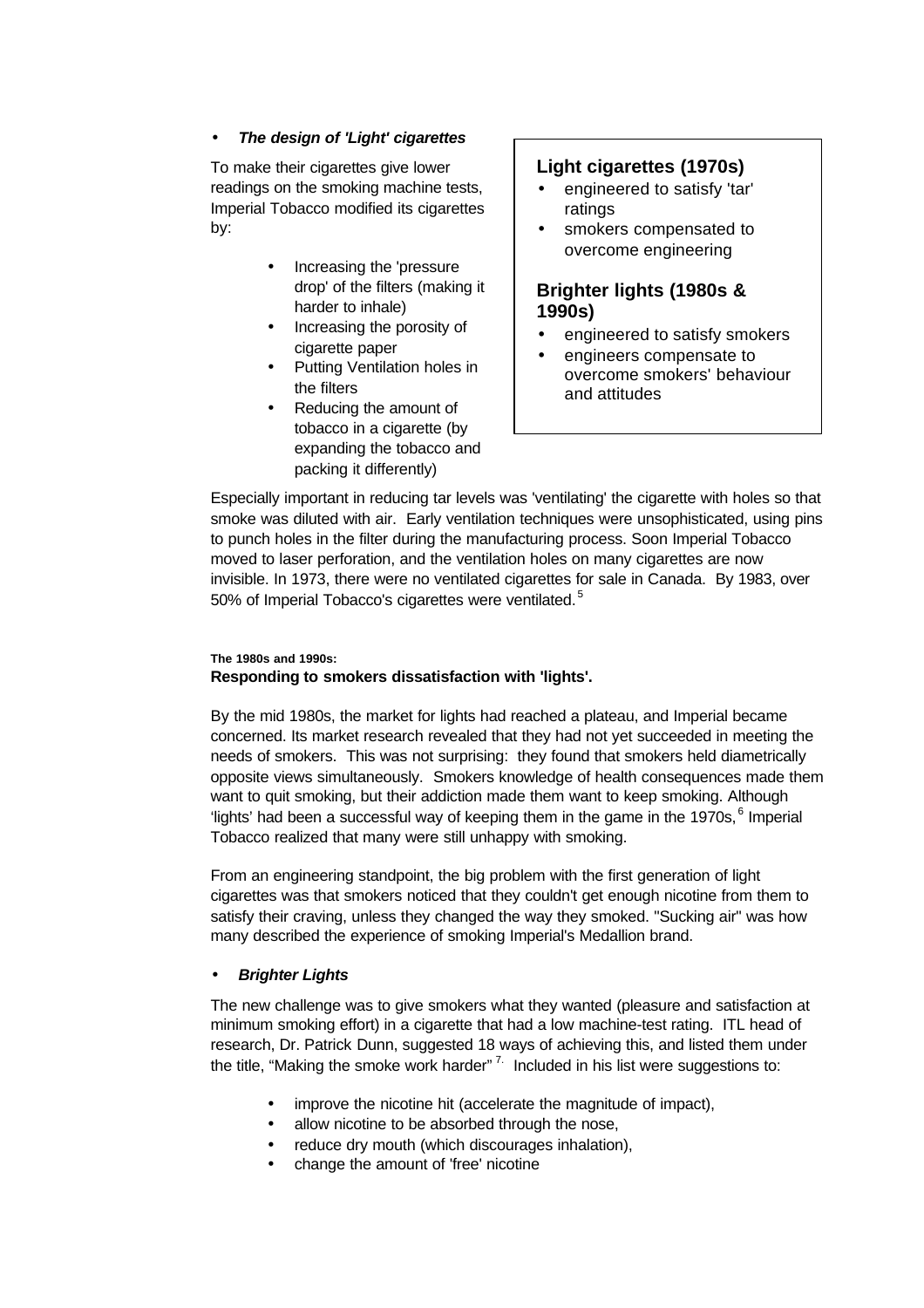#### • *The Elastic Cigarette*

Of the ways identified by Imperial Tobacco's chief scientist, Pat Dunn, to make the smoke work harder, two merit special attention – elasticity and nicotine. Elasticity was the ability to give the smoker more than the league table value promised. The technical definition of elasticity, given in a 1993 ITL research report, follows:

*If the tar delivery increases in direct proportion to the increase in puff volume, the product is inelastic (i.e. elasticity = 1), while if the tar delivery increases faster than puff volume, elasticity > 1.<sup>8</sup>*

The effect of elasticity would be to make it even easier for smokers to get higher yields of nicotine and other constituents than shown on the packages without having to change how they smoked.



#### • *The not-so-secret ingredient: Nicotine*

BAT discovered that increasing elasticity was one way that they could increase the nicotine kick by increasing the amount of 'free nicotine' through<sup>9</sup>:

- Higher ventilation
- Higher filter pressure drop
- Increased velocity of smoke

These cigarettes would be light in name only. Only the smoking machine would get low tar and nicotine yields from such cigarettes. Most smokers would get more tar and more nicotine than listed on the package. The companies had learned from earlier mistakes. This time smokers would not have to change the way they smoked. Unlike their experiences with early low-tar cigarettes, smokers would not have to perceptibly suck harder on their cigarettes or alter their behaviour in other ways to get the satisfaction they wanted.